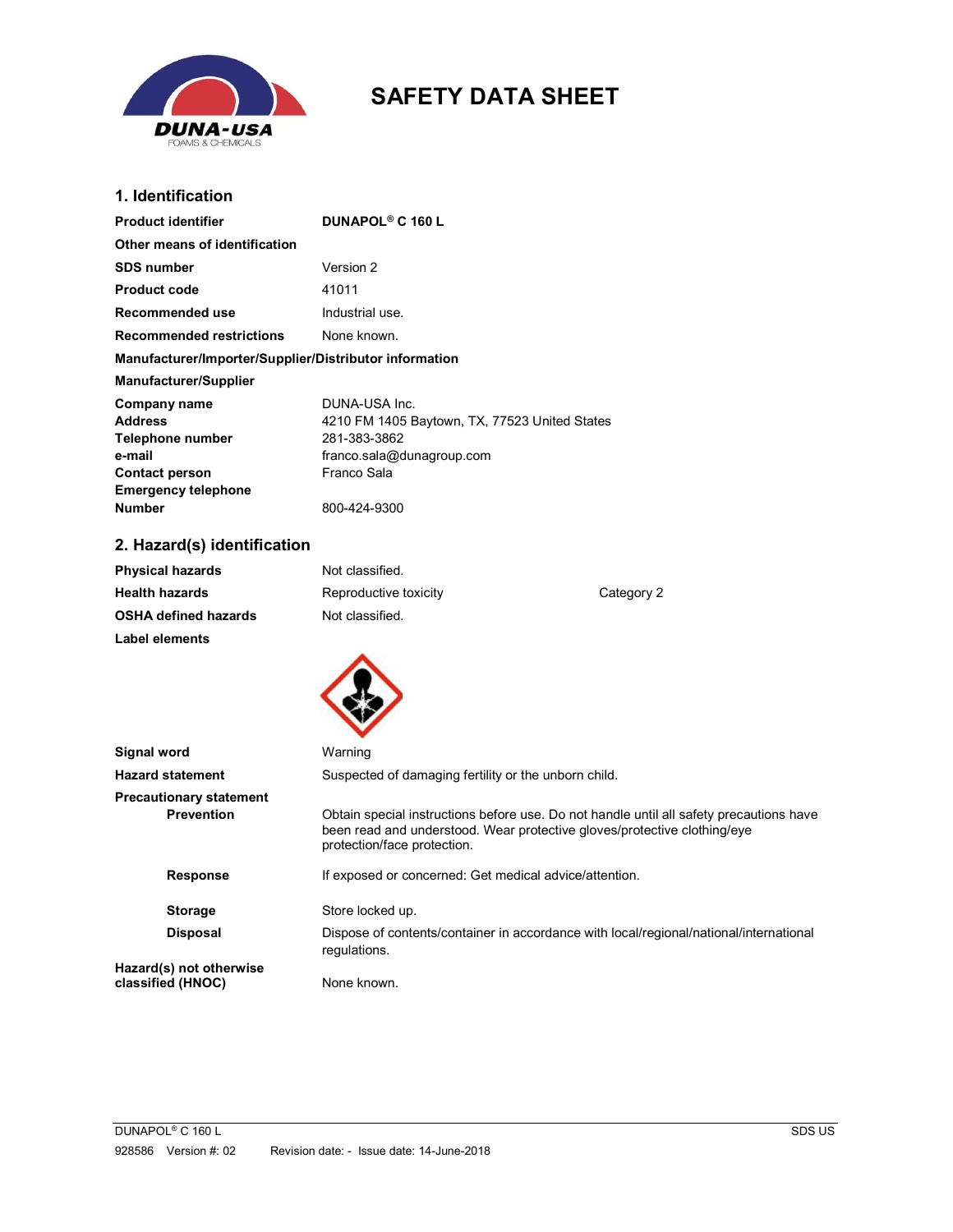## 3. Composition/information on ingredients

#### Mixtures

| <b>Chemical name</b>               | <b>CAS</b> number | %    |
|------------------------------------|-------------------|------|
| Tris (1-chloro-2-propyl) phosphate | 13674-84-5        |      |
| Triethyl phosphate                 | 78-40-0           |      |
| Potassium 2-ethylhexanoate         | 3164-85-0         | 0.15 |

Composition comments All concentrations are in percent by weight unless ingredient is a gas. Gas concentrations are in percent by volume.

## 4. First-aid measures

| <b>Inhalation</b>                                                               | Move to fresh air. Call a physician if symptoms develop or persist.                                                                                                                                                                                                                                                |
|---------------------------------------------------------------------------------|--------------------------------------------------------------------------------------------------------------------------------------------------------------------------------------------------------------------------------------------------------------------------------------------------------------------|
| <b>Skin contact</b>                                                             | Wash off with soap and water. Get medical attention if irritation develops and persists.                                                                                                                                                                                                                           |
| Eye contact                                                                     | Rinse with water. Get medical attention if irritation develops and persists.                                                                                                                                                                                                                                       |
| Ingestion                                                                       | Rinse mouth. Get medical attention if symptoms occur.                                                                                                                                                                                                                                                              |
| Most important<br>symptoms/effects,<br>acute and delayed                        | Direct contact with eyes may cause temporary irritation.                                                                                                                                                                                                                                                           |
| Indication of immediate<br>medical attention and<br>special treatment<br>needed | Provide general supportive measures and treat symptomatically. Keep victim under observation.<br>Symptoms may be delayed.                                                                                                                                                                                          |
| <b>General information</b>                                                      | If exposed or concerned: Get medical advice/attention. If you feel unwell, seek medical advice<br>(show the label where possible). Ensure that medical personnel are aware of the material(s)<br>involved, and take precautions to protect themselves. Show this safety data sheet to the doctor in<br>attendance. |

## 5. Fire-fighting measures

| Suitable extinguishing<br>media                                     | Water fog. Foam. Dry chemical powder. Carbon dioxide (CO2).                                   |
|---------------------------------------------------------------------|-----------------------------------------------------------------------------------------------|
| Unsuitable extinguishing<br>Media                                   | Do not use water jet as an extinguisher, as this will spread the fire.                        |
| Specific hazards arising<br>from the chemical                       | During fire, gases hazardous to health may be formed.                                         |
| Special protective equipment<br>and precautions for<br>firefighters | Self-contained breathing apparatus and full protective clothing must be worn in case of fire. |
| <b>Fire fighting</b>                                                | equipment/instructions Move containers from fire area if you can do so without risk.          |
| <b>Specific methods</b>                                             | Use standard firefighting procedures and consider the hazards of other involved materials.    |
| <b>General fire hazards</b>                                         | No unusual fire or explosion hazards noted.                                                   |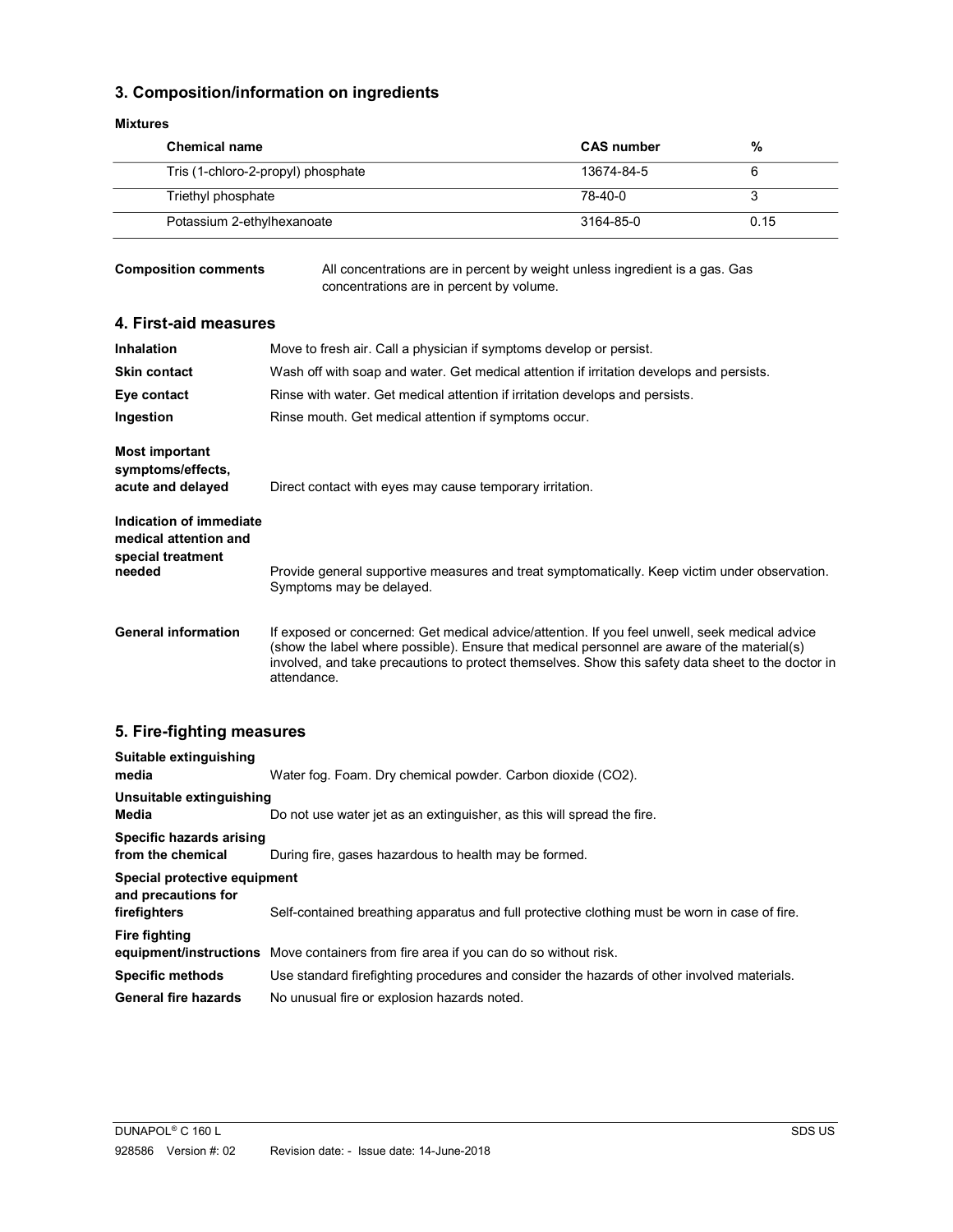## 6. Accidental release measures

| Personal precautions,<br>protective equipment and                  | emergency procedures Keep unnecessary personnel away. Keep people away from and upwind of spill/leak. Wear<br>appropriate protective equipment and clothing during clean-up. Ensure adequate ventilation.<br>Local authorities should be advised if significant spillages cannot be contained. For personal<br>protection, see section 8 of the SDS. |
|--------------------------------------------------------------------|------------------------------------------------------------------------------------------------------------------------------------------------------------------------------------------------------------------------------------------------------------------------------------------------------------------------------------------------------|
| <b>Methods and materials</b><br>for containment and<br>cleaning up | Put material in suitable, covered, labeled containers.                                                                                                                                                                                                                                                                                               |
|                                                                    | Large Spills: Stop the flow of material, if this is without risk. Dike the spilled material, where this is<br>possible. Absorb in vermiculite, dry sand or earth and place into containers. Following product<br>recovery, flush area with water.                                                                                                    |
|                                                                    | Small Spills: Wipe up with absorbent material (e.g. cloth, fleece). Clean surface thoroughly to<br>remove residual contamination.                                                                                                                                                                                                                    |
|                                                                    | Never return spills to original containers for re-use. For waste disposal, see section 13 of the<br>SDS.                                                                                                                                                                                                                                             |
| Environmental<br>precautions                                       | Avoid discharge into drains, water courses or onto the ground.                                                                                                                                                                                                                                                                                       |

## 7. Handling and storage

| <b>Precautions for safe</b>                                               |                                                                                                                                                                                                                                                                                                                                             |
|---------------------------------------------------------------------------|---------------------------------------------------------------------------------------------------------------------------------------------------------------------------------------------------------------------------------------------------------------------------------------------------------------------------------------------|
| handling                                                                  | Obtain special instructions before use. Do not handle until all safety precautions have been read<br>and understood. Provide adequate ventilation. Avoid prolonged exposure. Pregnant or<br>breastfeeding women must not handle this product. Wear appropriate personal protective<br>equipment. Observe good industrial hygiene practices. |
| <b>Conditions for safe</b><br>storage, including any<br>incompatibilities | Store locked up. Store in original tightly closed container. Store away from incompatible materials<br>(see Section 10 of the SDS).                                                                                                                                                                                                         |

#### 8. Exposure controls/personal protection

#### Occupational exposure limits

#### US. Workplace Environmental Exposure Level (WEEL) Guides

| Components                          | Type       | Value      |
|-------------------------------------|------------|------------|
| Triethyl phosphate (CAS<br>78-40-0) | <b>TWA</b> | 7.45 mg/m3 |

Biological limit values No biological exposure limits noted for the ingredient(s).

#### Appropriate engineering

controls Good general ventilation (typically 10 air changes per hour) should be used. Ventilation rates should be matched to conditions. If applicable, use process enclosures, local exhaust ventilation, or other engineering controls to maintain airborne levels below recommended exposure limits. If exposure limits have not been established, maintain airborne levels to an acceptable level.

#### Individual protection measures, such as personal protective equipment.

| Eye/face protection                              | Wear safety glasses with side shields (or goggles).                                                      |
|--------------------------------------------------|----------------------------------------------------------------------------------------------------------|
| <b>Skin protection</b><br><b>Hand protection</b> | Wear appropriate chemical resistant gloves. Suitable gloves can be recommended by the glove<br>supplier. |
| Other                                            | Wear suitable protective clothing.                                                                       |
| <b>Respiratory protection</b>                    | In case of insufficient ventilation, wear suitable respiratory equipment.                                |

```
DUNAPOL<sup>®</sup> C 160 L
C 160 L SDS US
```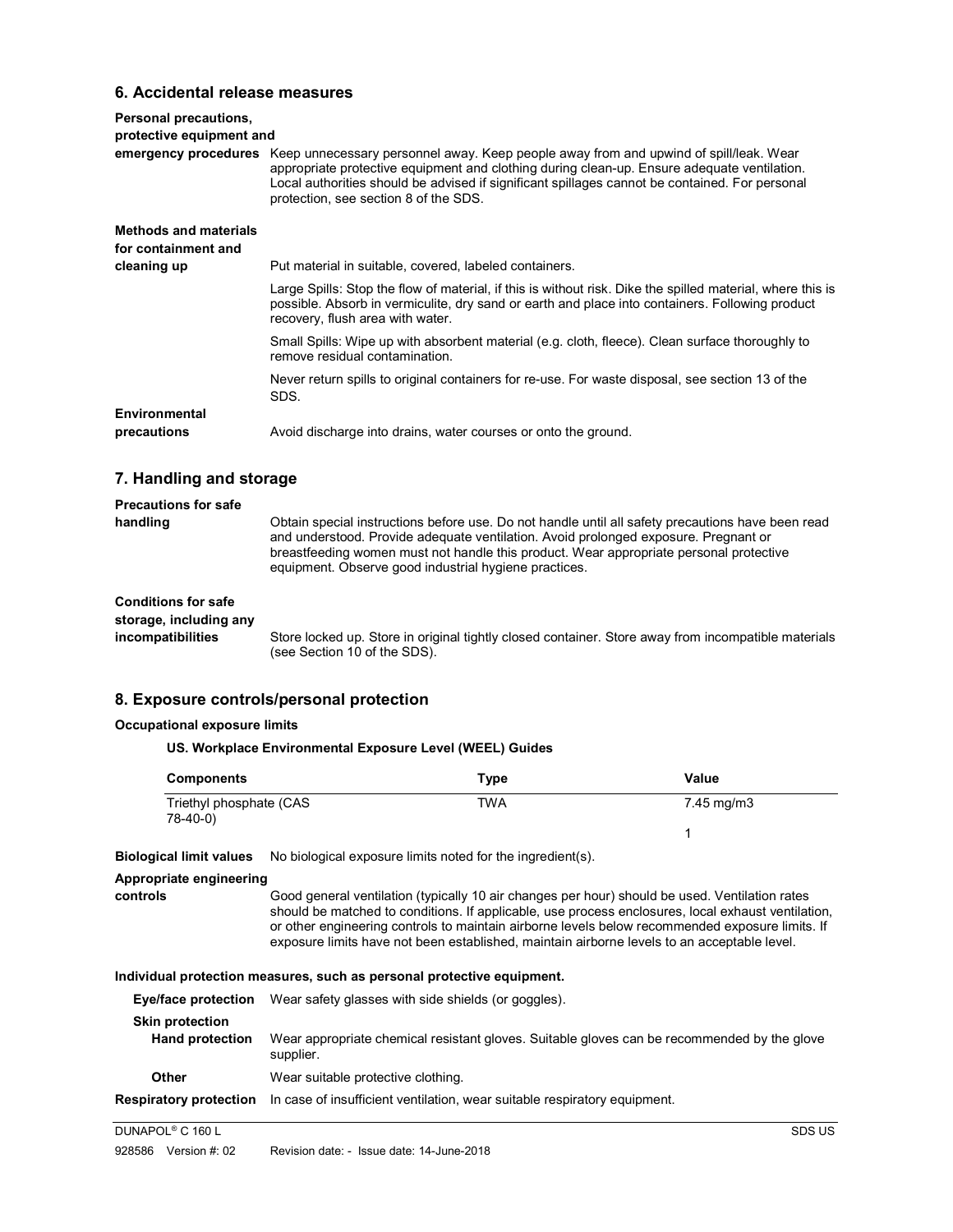Thermal hazards Wear appropriate thermal protective clothing, when necessary.

General hygiene<br>Considerations

Always observe good personal hygiene measures, such as washing after handling the material and before eating, drinking, and/or smoking. Routinely wash work clothing and protective equipment to remove contaminants. Observe any medical surveillance requirements.

## 9. Physical and chemical properties

| Appearance |
|------------|
|------------|

| <b>Physical state</b>                                           | Liquid.        |
|-----------------------------------------------------------------|----------------|
| Form                                                            | Liquid.        |
| Color                                                           | Light yellow.  |
| Odor                                                            | Not available. |
| Odor threshold                                                  | Not available. |
| рH                                                              | Not available. |
| Melting point / freezing<br>point                               | Not available  |
| <b>Initial boiling point and</b> Not available<br>boiling range |                |
| <b>Flash point</b>                                              | Not available  |
| <b>Evaporation rate</b>                                         | Not available. |
| Flammability (solid, gas) Not applicable.                       |                |
| Upper/lower flammability or explosive limits                    |                |
| Flammability limit<br>lower (%)                                 | Not available. |
| <b>Flammability limit</b><br>unner (%)                          | Not available. |

| upper $(\%)$                                      |                              |
|---------------------------------------------------|------------------------------|
| <b>Explosive limit</b><br>lower (%)               | Not available.               |
| <b>Explosive limit</b><br>upper $(\%)$            | Not available.               |
| Vapor pressure                                    | Not available                |
| Vapor density                                     | Not available.               |
| <b>Relative density</b>                           | 1.08 (77°F (25 °C))          |
| Solubility(ies)                                   |                              |
| Solubility (water)                                | Not available.               |
| <b>Partition coefficient</b><br>(n-octanol/water) | Not available.               |
| Auto-ignition temp.                               | Not available                |
| Decomposition temp.                               | Not available.               |
| <b>Viscosity</b>                                  | 9.3 - 9.6 cP (77 °F (25 °C)) |
| <b>Other information</b>                          |                              |
| <b>Explosive properties</b>                       | Not explosive.               |
| <b>Oxidizing properties</b>                       | Not oxidizing.               |

## 10. Stability and reactivity

| <b>Reactivity</b>         | The product is stable and non-reactive under normal conditions of use, storage and transport. |
|---------------------------|-----------------------------------------------------------------------------------------------|
| <b>Chemical stability</b> | Material is stable under normal conditions.                                                   |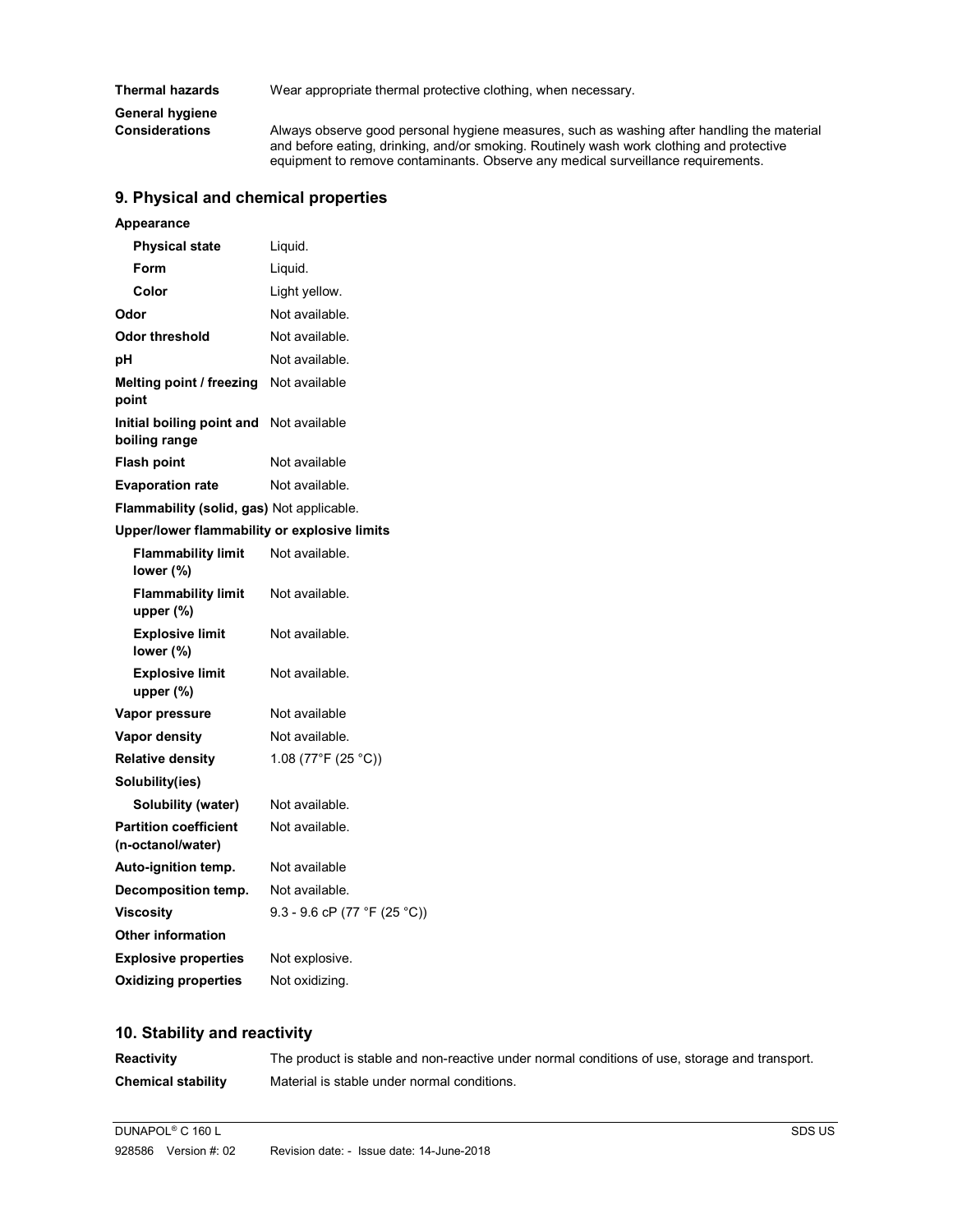### Possibility of hazardous

| reactions                                              | No dangerous reaction known under conditions of normal use. |
|--------------------------------------------------------|-------------------------------------------------------------|
| <b>Conditions to avoid</b>                             | Contact with incompatible materials.                        |
| <b>Incompatible materials</b> Strong oxidizing agents. |                                                             |

Hazardous decomposition

products No hazardous decomposition products are known.

## 11. Toxicological information

## Information on likely routes of exposure

| <b>Inhalation</b>                                                                                                                                  | Prolonged inhalation may be harmful.                                                                                |  |
|----------------------------------------------------------------------------------------------------------------------------------------------------|---------------------------------------------------------------------------------------------------------------------|--|
| <b>Skin contact</b>                                                                                                                                | Prolonged exposure may cause skin irritation.                                                                       |  |
| Eye contact                                                                                                                                        | Direct contact with eyes may cause temporary irritation.                                                            |  |
| Ingestion                                                                                                                                          | Expected to be a low ingestion hazard.                                                                              |  |
| <b>Symptoms related to the Direct contact with eyes may cause temporary irritation.</b><br>physical, chemical<br>and toxicological characteristics |                                                                                                                     |  |
| Information on toxicological effects                                                                                                               |                                                                                                                     |  |
| <b>Acute toxicity</b>                                                                                                                              | Not expected to be acutely toxic.                                                                                   |  |
|                                                                                                                                                    | <b>Skin corrosion/irritation</b> Prolonged skin contact may cause temporary irritation.                             |  |
| Serious eye damage/eye                                                                                                                             |                                                                                                                     |  |
| <b>Irritation</b>                                                                                                                                  | Direct contact with eyes may cause temporary irritation.                                                            |  |
| Respiratory or skin sensitization                                                                                                                  |                                                                                                                     |  |
| <b>Respiratory</b><br>sensitization                                                                                                                | Not a respiratory sensitizer.                                                                                       |  |
| <b>Skin sensitization</b>                                                                                                                          | This product is not expected to cause skin sensitization.                                                           |  |
| Germ cell mutagenicity                                                                                                                             | No data available to indicate product or any components present at greater than 0.1% are<br>mutagenic or genotoxic. |  |
| Carcinogenicity                                                                                                                                    | This product is not considered to be a carcinogen by IARC, ACGIH, NTP, or OSHA.                                     |  |
|                                                                                                                                                    | OSHA Specifically Regulated Substances (29 CFR 1910.1001-1050)                                                      |  |
| Not listed.                                                                                                                                        |                                                                                                                     |  |
| <b>Reproductive toxicity</b>                                                                                                                       | Suspected of damaging fertility or the unborn child.                                                                |  |
| Specific target organ<br>toxicity - single exposure                                                                                                | Not classified.                                                                                                     |  |
| Specific target organ<br>toxicity - repeated<br>exposure                                                                                           | Not classified.                                                                                                     |  |
| <b>Aspiration hazard</b>                                                                                                                           | Not an aspiration hazard.                                                                                           |  |
| <b>Chronic effects</b>                                                                                                                             | Prolonged inhalation may be harmful.                                                                                |  |
| <b>Further information</b>                                                                                                                         | None known.                                                                                                         |  |

## 12. Ecological information

| <b>Ecotoxicity</b>                  | The product is not classified as environmentally hazardous. However, this does not exclude the<br>possibility that large or frequent spills can have a harmful or damaging effect on the environment. |
|-------------------------------------|-------------------------------------------------------------------------------------------------------------------------------------------------------------------------------------------------------|
| Persistence and<br>degradability    | No data is available on the degradability of this product.                                                                                                                                            |
| <b>Bioaccumulative</b><br>potential | No data available.                                                                                                                                                                                    |
| Triethyl phosphate (CAS 78-40-0)    | Partition coefficient n-octanol / water (log Kow)<br>0.8                                                                                                                                              |
| DUNAPOL <sup>®</sup> C 160 L        | SDS US                                                                                                                                                                                                |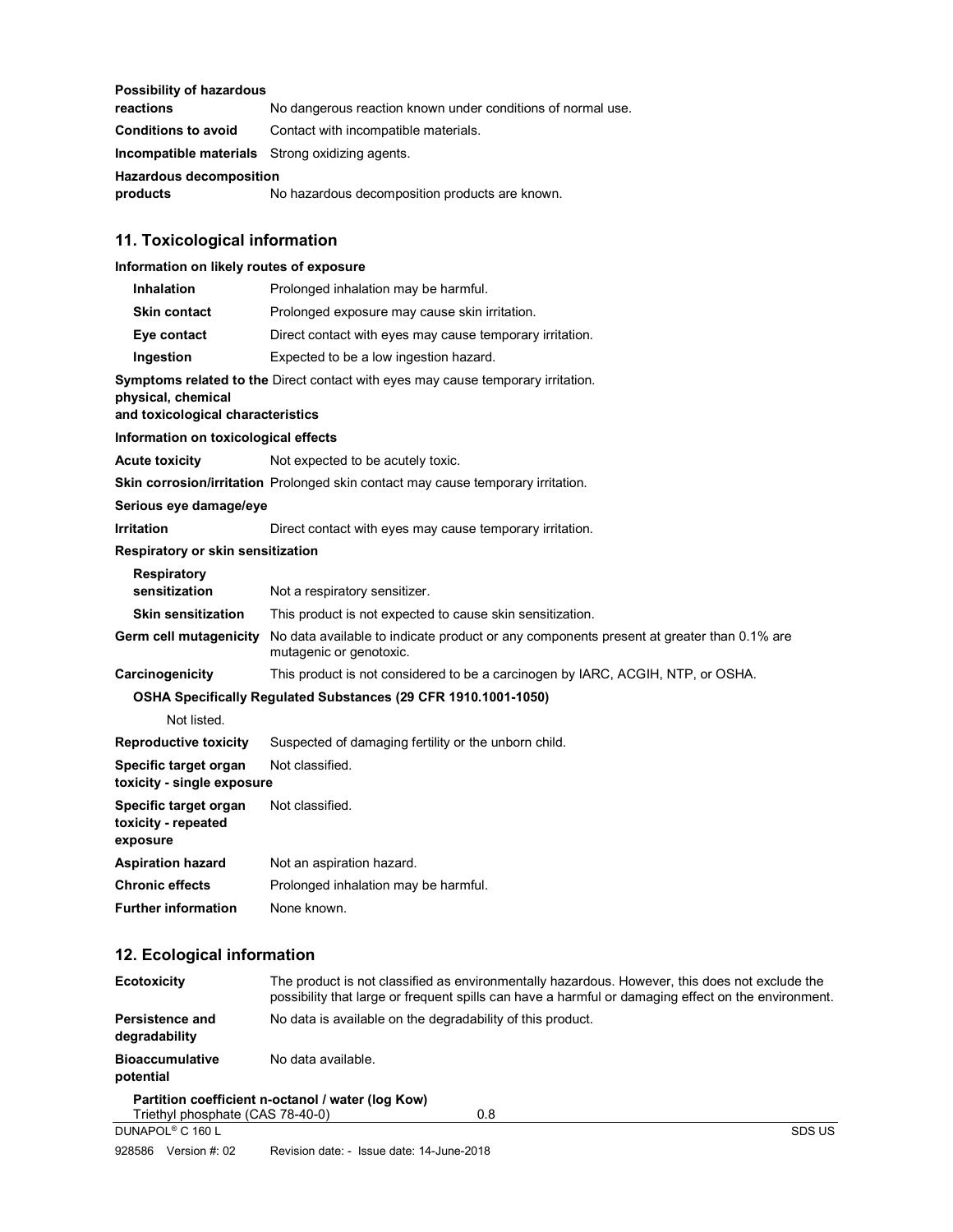| Mobility in soil      | No data available.                                                                           |
|-----------------------|----------------------------------------------------------------------------------------------|
| Other adverse effects | No other adverse environmental effects (e.g. ozone depletion, photochemical ozone creation   |
|                       | potential, endocrine disruption, global warming potential) are expected from this component. |

### 13. Disposal considerations

| <b>Disposal instructions</b>                                                                                                                                                                                                            | Collect and reclaim or dispose in sealed containers at licensed waste disposal site. Dispose of<br>contents/container in accordance with local/regional/national/international regulations.                            |
|-----------------------------------------------------------------------------------------------------------------------------------------------------------------------------------------------------------------------------------------|------------------------------------------------------------------------------------------------------------------------------------------------------------------------------------------------------------------------|
| Local disposal<br>regulations                                                                                                                                                                                                           | Dispose in accordance with all applicable regulations.                                                                                                                                                                 |
| Hazardous waste code                                                                                                                                                                                                                    | The waste code should be assigned in discussion between the user, the producer and the waste<br>disposal company.                                                                                                      |
| Waste from residues /<br>unused products                                                                                                                                                                                                | Dispose of in accordance with local regulations. Empty containers or liners may retain some<br>product residues. This material and its container must be disposed of in a safe manner (see:<br>Disposal instructions). |
| Contaminated packaging Since emptied containers may retain product residue, follow label warnings even after container<br>is emptied. Empty containers should be taken to an approved waste handling site for recycling<br>or disposal. |                                                                                                                                                                                                                        |

## 14. Transport information

#### **DOT**

Not regulated as dangerous goods.

#### IATA

Not regulated as dangerous goods.

## IMDG

Not regulated as dangerous goods.

Transport in bulk according to Not applicable.

### Annex II of MARPOL 73/78 and

the IBC Code

## 15. Regulatory information

US federal regulations This product is a "Hazardous Chemical" as defined by the OSHA Hazard Communication Standard, 29 CFR 1910.1200.

### TSCA Section 12(b) Export Notification (40 CFR 707, Subpt. D)

Not regulated.

#### OSHA Specifically Regulated Substances (29 CFR 1910.1001-1050)

Not listed.

#### CERCLA Hazardous Substance List (40 CFR 302.4)

Not Listed.

Superfund Amendments and Reauthorization Act of 1986 (SARA)

 Hazard categories Immediate Hazard - No Delayed Hazard - Yes Fire Hazard - No Pressure Hazard - No Reactivity Hazard - No

#### SARA 302 Extremely hazardous substance

Not listed.

## SARA 311/312 Hazardous Chemical Yes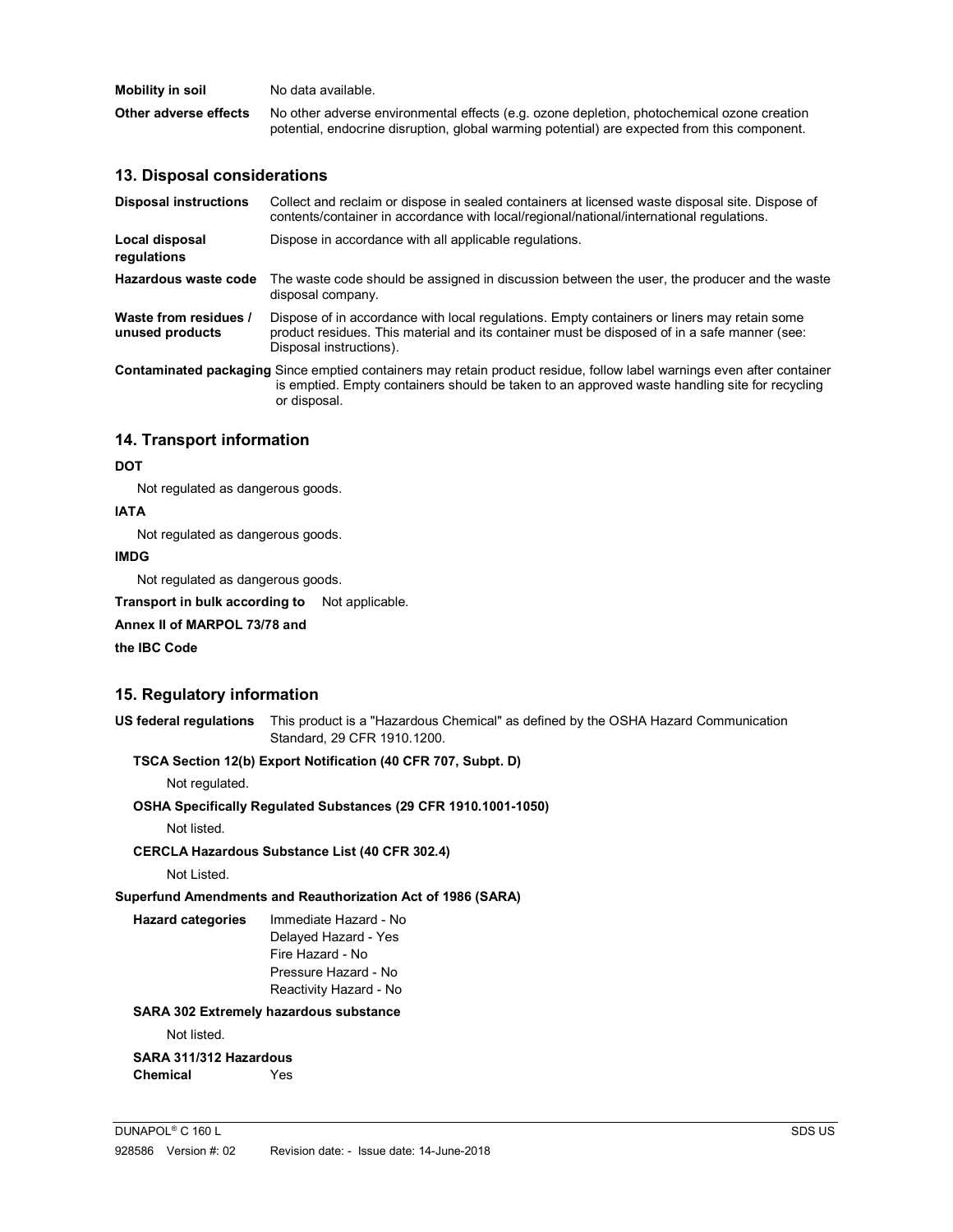#### SARA 313 (TRI reporting)

Not regulated

#### Other federal regulations

#### Clean Air Act (CAA) Section 112 Hazardous Air Pollutants (HAPs) List

Not regulated.

#### Clean Air Act (CAA) Section 112(r) Accidental Release Prevention (40 CFR 68.130)

Not regulated.

#### Safe Drinking Water Act Not regulated. (SDWA)

#### US state regulations

 US. Massachusetts RTK - Substance List Not regulated.

- US. New Jersey Worker and Community Right-to-Know Act Not listed.
- US. Pennsylvania Worker and Community Right-to-Know Law Not listed.

#### US. Rhode Island RTK

Not regulated.

#### US. California Proposition 65

California Safe Drinking Water and Toxic Enforcement Act of 1986 (Proposition 65): This material is not known to contain any chemicals currently listed as carcinogens or reproductive toxins.

#### International Inventories

| Country(s) or region        | <b>Inventory name</b>                                            | On inventory (yes/no)* |
|-----------------------------|------------------------------------------------------------------|------------------------|
| Australia                   | Australian Inventory of Chemical Substances (AICS)               | Yes                    |
| Canada                      | Domestic Substances List (DSL)                                   | Yes                    |
| Canada                      | Non-Domestic Substances List (NDSL)                              | No                     |
| China                       | Inventory of Existing Chemical Substances in China (IECSC)       | Yes                    |
| Europe                      | European Inventory of Existing Commercial Chemical               | No                     |
|                             | Substances (EINECS)                                              |                        |
| Europe                      | European List of Notified Chemical Substances (ELINCS)           | No                     |
| Japan                       | Inventory of Existing and New Chemical Substances (ENCS)         | No.                    |
| Korea                       | Existing Chemicals List (ECL)                                    | Yes                    |
| New Zealand                 | New Zealand Inventory                                            | Yes                    |
| Philippines                 | <b>Philippine Inventory of Chemicals and Chemical Substances</b> | Yes                    |
|                             | (PICCS)                                                          |                        |
| United States & Puerto Rico | Toxic Substances Control Act (TSCA) Inventory                    | Yes                    |

\*A "Yes" indicates this product complies with the inventory requirements administered by the governing country(s).

 A "No" indicates that one or more components of the product are not listed or exempt from listing on the inventory administered by the governing country(s).

#### 16. Other information, including date of preparation or last revision

| <b>Issue date</b>          | 14-June-2018                                                                                                                            |
|----------------------------|-----------------------------------------------------------------------------------------------------------------------------------------|
| <b>Revision date</b>       | ٠                                                                                                                                       |
| Version #                  | 02                                                                                                                                      |
| <b>Further information</b> | HMIS® is a registered trade and service mark of the NPCA.<br>Hazard Scale: $0 =$ Minimal 1 = Slight 2 = Moderate 3 = Serious 4 = Severe |
| HMIS <sup>®</sup> ratings  | Health: 1<br>Flammability: 0<br>Physical hazard: 0                                                                                      |